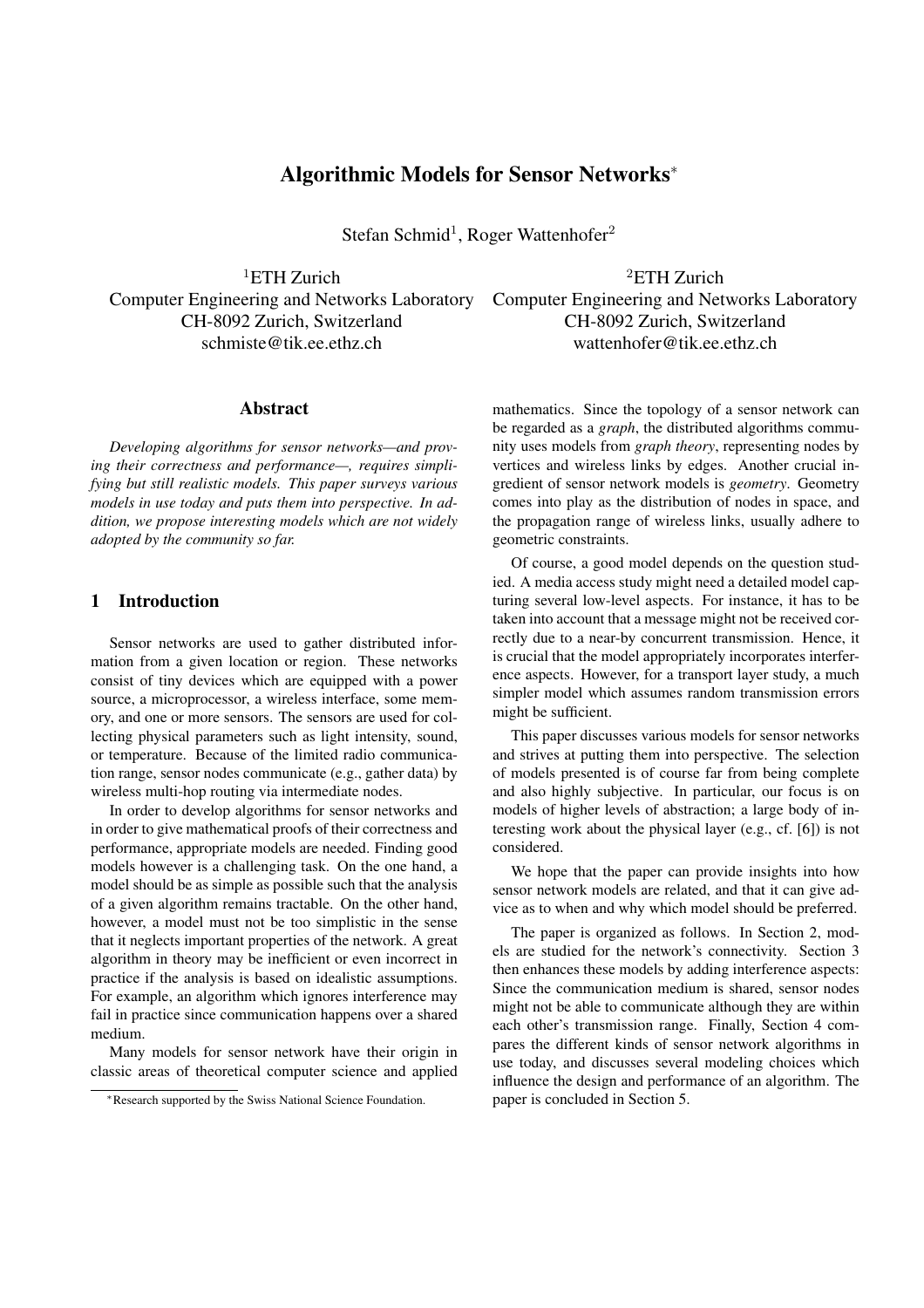

**Figure 1. Unit disk graph: node** u **is adjacent to node** v **(distance**  $\leq$  1**), but not to node** w **(distance** > 1**).**

# 2 Connectivity

A first and foremost modeling question concerns the connectivity of sensor nodes: Given a set of nodes distributed in space, we need to specify which nodes can receive a transmission of a node. Throughout this paper, if a node  $u$ is within a node v's transmission range, we say that u is *adjacent* to v, or equivalently, that u is a *neighbor* of v. In the absence of interference (cf. Section 3), this relation is typically *symmetric* (or *undirected*), i.e., if a node u can hear a node v, also v can hear u.

The classic connectivity model is the so-called *unit disk graph* (UDG) [3].<sup>1</sup> Nodes having omnidirectional radio antennas are assumed to be deployed in a planar, unobstructed environment. Two nodes are adjacent if and only if they are within each other's transmission range (which is normalized to 1).

**Model 2.1 (Unit Disk Graph (UDG))** *Let*  $V \subset \mathbb{R}^2$  *be a set of nodes in the 2-dimensional plane. The Euclidean graph* G = (V, E) *is called* unit disk graph *if any two nodes are adjacent if and only if their Euclidean distance is at most 1. That is, for arbitrary*  $u, v \in V$ *, it holds that*  $\{u, v\} \in E \Leftrightarrow |u, v| \leq 1$ . Figure 1 depicts an example of a *UDG.*

The UDG model is quite idealistic: in reality, radios are not omnidirectional, and even small obstacles such as plants could change connectivity. For these reasons, some researchers have proposed to study the other extreme and model the sensor network as a *general graph*.

Model 2.2 (General Graph (GG)) *The connectivity graph is a* general undirected graph G*.*

While a UDG is too optimistic, the GG is often too pessimistic, as the connectivity of most networks is not arbitrary but obeys certain geometric constraints. Still, in



**Figure 2. Quasi unit disk graph from the perspective of node** u**: Node** u **is always adjacent to node**  $v_1$  ( $d(u, v_1) \le \rho$ ) but never to  $v_5$  $(d(u, v_5) > 1)$ . All other nodes may or may not **be in** u**'s transmission range. In this example,** node  $u$  is adjacent to  $v_3$  and  $v_4$ , but not to  $v_2$ .

some application scenarios it might be accurate to operate either on the UDG or on the GG. Indeed, there are algorithms developed for the UDG which also perform well in more general models. Moreover, some algorithms designed for the GG are currently also the most efficient for UDGs (e.g. [15]).

The research community has inevitably searched for connectivity models between the two extremes UDG and GG. For example, the *quasi unit disk graph model* (QUDG) [1, 16] is a generalization of the UDG which takes imperfections into account as they may arise from nonomnidirectional antennas or small obstacles.<sup>2</sup>

Model 2.3 (Quasi Unit Disk Graph (QUDG)) *The nodes are in arbitrary positions in* R 2 *. All pairs of nodes with Euclidean distance at most*  $\rho$  *for some given*  $\rho \in (0,1]$  *are adjacent. Pairs with a distance larger than* 1 *are never in each other's transmission range. Finally, pairs with a distance between* ρ *and* 1 *may or may not be neighboring. An example is shown in Figure 2.*

Fact 2.4 *A QUDG with*  $\rho = 1$  *is a UDG.* 

Option 2.5 (QUDG Variations) *The QUDG as presented in Model 2.3 does not specify precisely what happens if the distance is between* ρ *and 1. There are several options. For example, one could imagine an* adversary *choosing for each node pair whether they are in each other's transmission range or not. Alternatively, there may be a certain* success probability *of being adjacent: the corresponding probability distribution could depend on the time and/or distance [25]. For example, the QUDG could be used to study*

<sup>1</sup>The name "unit disk graph" stems from the area of *computational geometry*. The UDG is a special case of an *intersection graph*.

<sup>2</sup>Note that QUDGs are related to *civilized graphs* [10].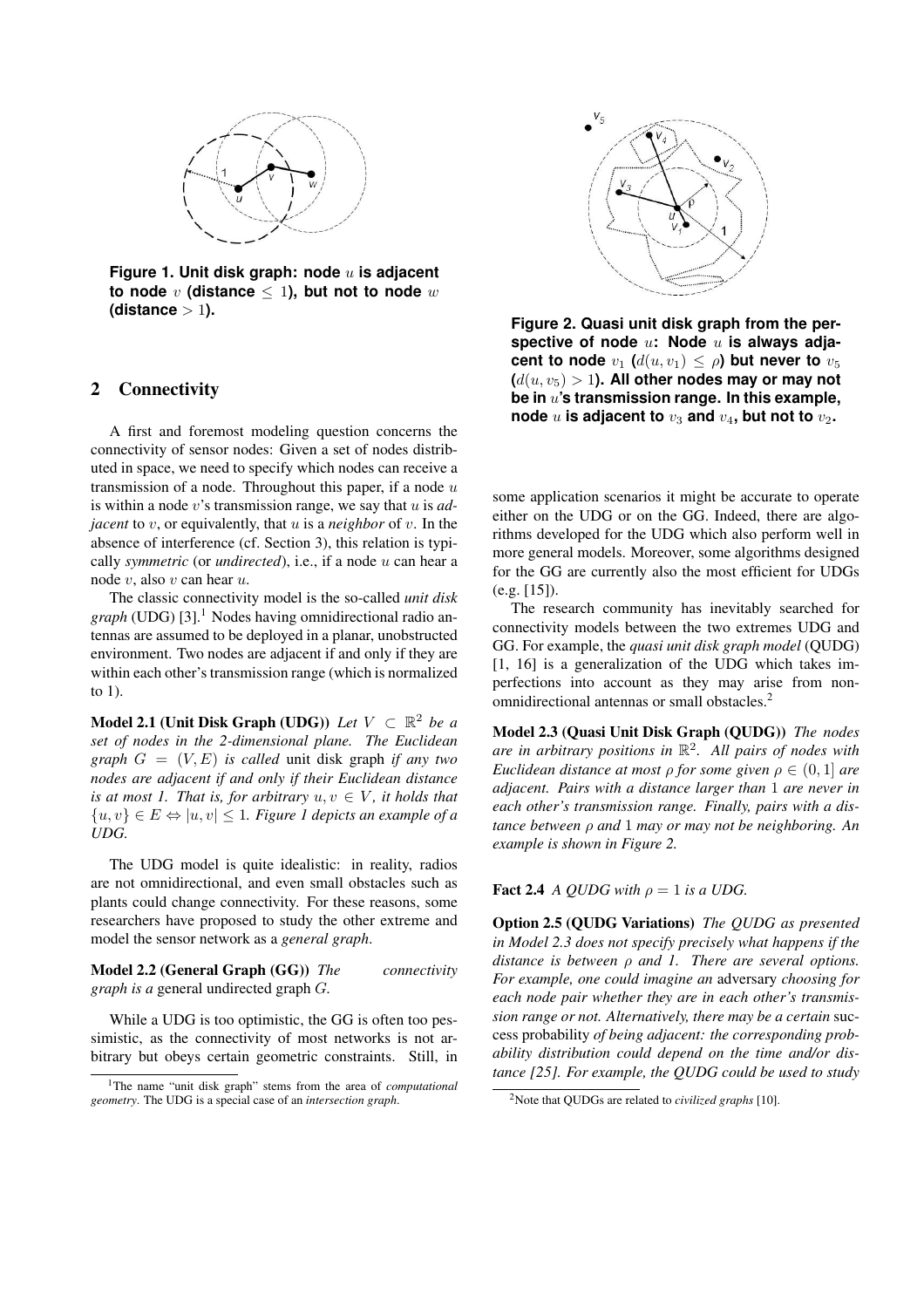Rayleigh fading*, that is, the radio signal intensity could vary according to a Rayleigh distributed random variable. Also a* probabilistic on/off model *is reasonable, where in each round, a link's state changes from good to bad and vice versa with a given probability.*

Measurement studies suggest that in an unobstructed environment, and with many nodes available,  $1/\rho$  can be modeled as a small constant [7]. Interestingly, many algorithms can be transferred from the UDG to the QUDG at an additional cost of  $1/\rho^2$  [16]. While for  $\rho \approx .5$  this factor is bearable, the algorithms are two orders of magnitude worse if  $\rho \approx .1$ .

While the QUDG can be attractive to model nodes deployed in fields with few obstacles, it does not make sense for inner-city or in-building networks where obstructions cannot be ignored: Since a node may be able to communicate with another node which is dozens of meters away, but not with a third node being just around the corner,  $\rho$ would be close to 0.

However, even in such heterogeneous environments, the connectivity graph is still far from being a general graph. Although nodes which are close but on different sides of a wall may not be able to communicate, a node is typically highly connected to the nodes which are in the same room, and thus many neighbors of a node are adjacent. In other words, even in regions with many obstacles, the total number of neighbors of a node which are not adjacent is likely to be small. This observation motivates the following model [14].

### Model 2.6 (Bounded Independence Graph (BIG)) *Let*

Υ<sup>r</sup> (u) *denote the set of* independent *nodes which are at most* r *hops away from node* u *(i.e., nodes of* u*'s* r*-*neighborhood*) in the connectivity graph* G*. Thereby, a set of nodes is called* independent *if all nodes in the set are pairwise not adjacent. Graph* G *has* bounded independence *if and only if for all nodes*  $u \in G$ ,  $|\Upsilon^{r}(u)| = O(poly(r))$ (*typically*  $|\Upsilon^{r}(u)| \in O(r^{c})$  *for a small constant*  $c \geq 2$ ).<sup>3</sup>

We believe that the BIG model reflects reality quite well and is appropriate in many situations. Figure 3 shows a sample scenario with a wall; in contrast to UDG and QUDG, the BIG model captures this situation well.

Since the number of independent neighbors in a disk of radius r of a UDG is at most  $O(r^2)$ , we have the following fact.

# Facts 2.7 *The UDG model is a special case of the BIG model. Similarly, if* ρ *is constant, also a QUDG is a BIG.*

Observe that many models described in this section can be generalized. For instance, the UDG and QUDG models can be studied in three dimensions rather than in the plane.



**Figure 3. Nodes** u **and** v **are separated by a wall. Nodes on the same side of the wall are completely connected. However, due to the wall, although** u **can reach a distant node** w**, it cannot hear the close node** v**. Such situations can be modeled by the BIG, but not by the UDG or the QUDG.**

Options 2.8 (Generalized (Q)UDG) *One extension of the* UDG and QUDG models is to consider nodes in  $\mathbb{R}^3$ . *Moreover, distances between nodes could be modeled us*ing the Manhattan norm  $(\mathbb{L}_1$  *norm*) or the maximum norm  $(\mathbb{L}_{\infty}$  *norm*) rather than assuming Euclidean distances ( $\mathbb{L}_{2}$ ) *norm).*

For instance in [13], the UDG definition has been extended to *doubling metrics* [8].<sup>4</sup>

Model 2.9 (Unit Ball Graph (UBG)) *A doubling metric space is defined as follows: For a node u, let the ball*  $B_u(r)$ *denote the set of all nodes at a distance at most* r *from* u*. It holds, for all nodes* u *and all*  $r \geq 0$ *, that the ball*  $B_u(r)$ *can be covered by a constant number of balls of radius* S  $r/2$ , *i.e.*,  $B_u(r) \subseteq \bigcup_{i=1...c} B_{u_i}(r/2)$ , where  $u_i$  are arbi*trary nodes and* c *is a (usually small) constant. In the UBG model, nodes are assumed to form a doubling metric space. Two nodes* u and v with  $d(u, v) \leq 1$  are adjacent, all other *nodes are not.*

Facts 2.10 *Nodes in a 2-dimensional Euclidean plane (i.e., the metric space is given by the Euclidean distances), form a doubling metric. A general graph however does not.*

Figure 4 shows an example for the Euclidean plane. To see why a general graph may not form a doubling metric, consider a graph where all nodes have distance 1 to all other nodes.

Observe that it is possible to model a UDG with a UBG by using the Euclidean distances of the UDG and connecting those node pairs which have distance at most 1.

### Fact 2.11 *A UDG is a UBG.*

<sup>&</sup>lt;sup>3</sup>Of course, the definition of bounded independence could be generalized for arbitrary functions f, i.e.,  $|\Upsilon^{r}(u)| = O(f(r)).$ 

<sup>&</sup>lt;sup>4</sup>A metric space defines distances between all pairs of nodes, while guaranteeing *non-negativity*, *identity of indiscernibles*, *symmetry* and *triangle inequality*.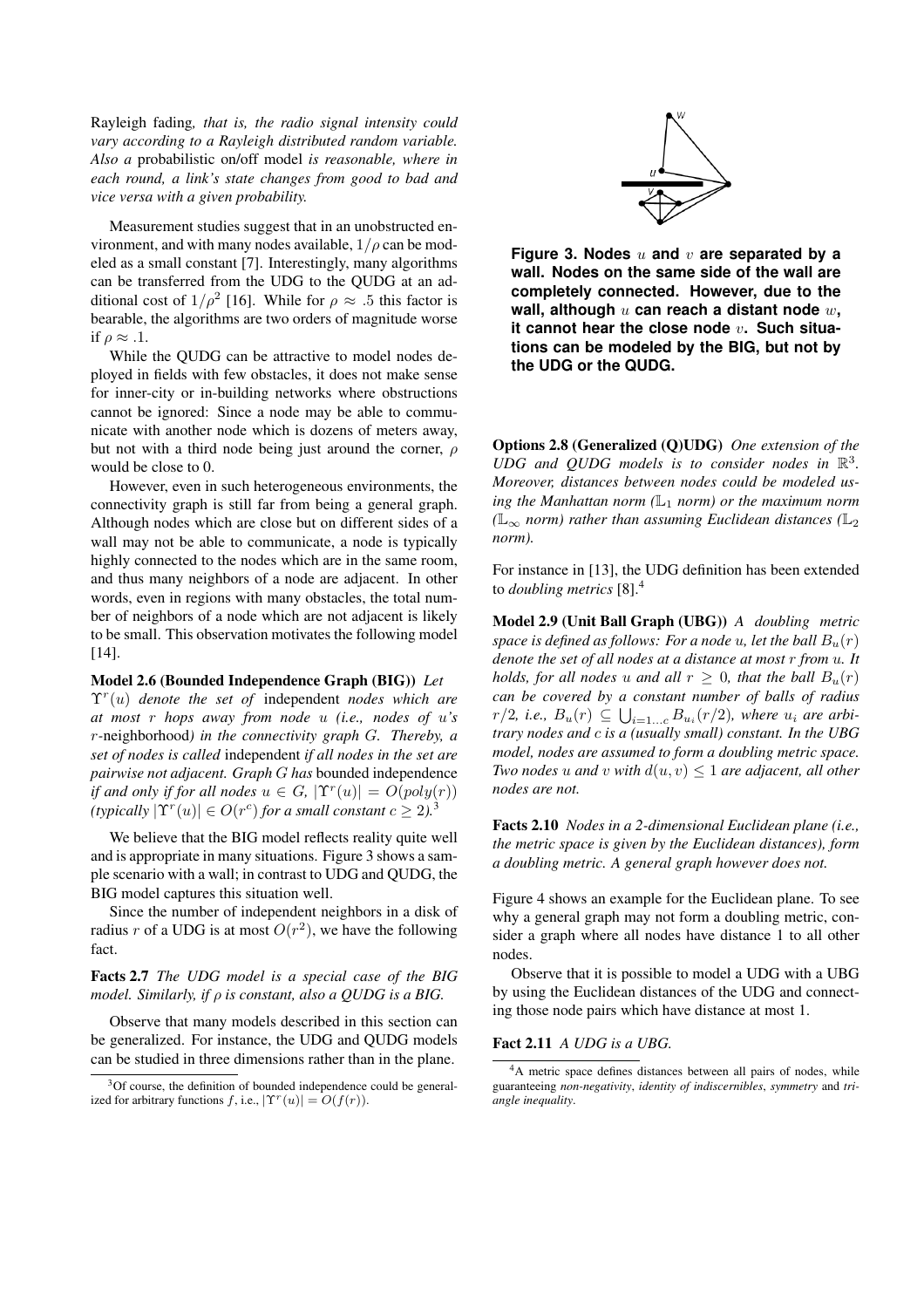

**Figure 4. The Euclidean plane forms a doubling metric. In this example, the nodes are** distributed in  $\mathbb{R}^2$ , and three balls of radius  $r/2$ **are sufficient to cover all nodes in** Bu(r)**, i.e.,**  $B_u(r) = B_{u_1}(r/2) \cup B_{u_2}(r/2) \cup B_{u_3}(r/2)$ .

However, as shown below, even the QUDG can be modeled by a UBG.

Fact 2.12 *An undirected QUDG with constant* ρ *is a UBG.*

Proof. *We transform the distances between all pairs of nodes*  $(u, v)$  *in the QUDG as follows. Let*  $d<sub>O</sub>(u, v)$  *denote the distance from node* u *to node* v *in the QUDG, and let*  $d_B(u, v)$  be the transformed distance in the UBG. More*over, let*  $\epsilon > 0$  *be an arbitrary small number.* 

$$
d_B(u,v) := \begin{cases} d_Q(u,v)/\rho & \text{if } d_Q(u,v) \leq \rho \\ 1 & \text{if } \rho < d_Q(u,v) \leq 1 \text{ and} \\ & v \text{ is adjacent to } u \\ 1 + \epsilon & \text{if } \rho < d_Q(u,v) \leq 1 \text{ and} \\ & v \text{ is } not \text{ adjacent to } u \\ d_Q(u,v) & \text{if } d_Q(u,v) > 1 \end{cases}
$$

*Observe that by this transformation, pairs of nodes which are adjacent in the QUDG are assigned distances of at most* 1 *and are therefore also adjacent in the UBG. Similarly, nodes which are not adjacent in the QUDG have a distance larger than* 1 *are therefore not neighboring in the UBG either. Also observe that the transformation increases the distance between two nodes by less than a constant factor of*  $\mu := (1 + \epsilon)/\rho$ , but it never decreases any distances. It *remains to show that after the transformation, the nodes indeed form a doubling metric space.*

*In order to form a metric space, the distances between the nodes are to fulfill the following properties: (1) nonnegativity, (2) identity of indiscernibles, (3) symmetry and (4) triangle inequality. The non-negativity and the identity of indiscernibles criteria are met trivially. The symmetry criterion however might not hold, as the adjacency relation can be directed in a QUDG. Therefore, in the follow-* *ing, we consider undirected QUDGs only. Hence, since our distance transformation maintains symmetry, Property (3) holds as well. It remains to discuss the triangle inequality.*

*Consider two arbitrary nodes* u *and* v*. Since in the QUDG, all distances are Euclidean, it holds that*

$$
\forall w : d_Q(u, v) \le d_Q(u, w) + d_Q(w, v) \tag{1}
$$

*Let us now look at the following three cases in turn: (i)*  $d_Q(u, v) \leq \rho$ , (ii)  $\rho \leq d_Q(u, v) \leq 1$ , and (iii)  $1 \leq$  $d_Q(u, v)$ *. In Case (i), no node w with distance larger than* ρ *from any of the two nodes* u *and* v *can challenge the triangle inequality. For all other nodes* w*, however, it holds that*  $d_B(u, v) = d_Q(u, v) / \rho \leq (d_Q(u, w) + d_Q(w, v)) / \rho =$  $d_B(u, w) + d_B(w, v)$ . Here, the equalities hold by the de*finition of the transformation function and the inequality is due to Equation (1). Next, we tackle Case (ii). Again, only nodes* w with  $d_Q(u, w) \leq \rho$  and  $d_Q(w, v) \leq \rho$  can chal*lenge the inequality. However, we know that*  $d_Q(u, v) > \rho$ *,* and hence, Equation (1) yields  $d_B(u, w) + d_B(w, v) =$  $d_O(u, w)/\rho + d_O(w, v)/\rho > 1$ . Finally, the triangle in*equality also holds in Case (iii), because the distance between* u *and* v *in the UBG is the same as in the QUDG, and our transformation never decreases any distances.*

*We conclude the proof by showing that the metric space has a constant doubling dimension. Recall that all distances are only stretched by a constant factor between* 1 *and* µ *in our transformation. Therefore, for all nodes* u *and arbi*trary radii  $r$ ,  $B_u^{QUDG}(r/\mu) \subseteq B_u^{UBG}(r)$ . Thus, at most a *constant factor of* O(log µ) *times more balls are needed for the UBG than for the QUDG (the Euclidean plane) in the worst case, and the claim follows.*

The UBG itself has a polynomially bounded independence and is therefore a BIG.

### Fact 2.13 *A UBG is a BIG. [11]*

Proof. *Fix a node* u*. We have to prove that the total number of independent nodes in*  $B_u(r)$  *grows polynomially in*  $r$ . *Observe that—due to the triangle inequality—in*  $B_u(1/2)$ *there is at most one independent node. Thus, by the definition of a doubling metric, there are at most* c *independent nodes in*  $B_u(1)$ *, at most*  $c^2$  *in*  $B_u(2)$ *,*  $c^3$  *in*  $B_u(4)$ *, etc.* Generally, there are at most  $c^{\log r+1}$  *independent nodes in*  $B_u(r)$ *. Since*  $c^{\log r} \in O(r^c)$ *, the claim follows.* 

To conclude this section, we present two additional modeling aspects with which connectivity models can be extended. The first aspect concerns the nodes' antennas.

Option 2.14 (Antennas) *Besides omnidirectional antennas, there is a wide range of more sophisticated antenna models. For example, a node can have a directional radio antenna with more gain in certain directions.*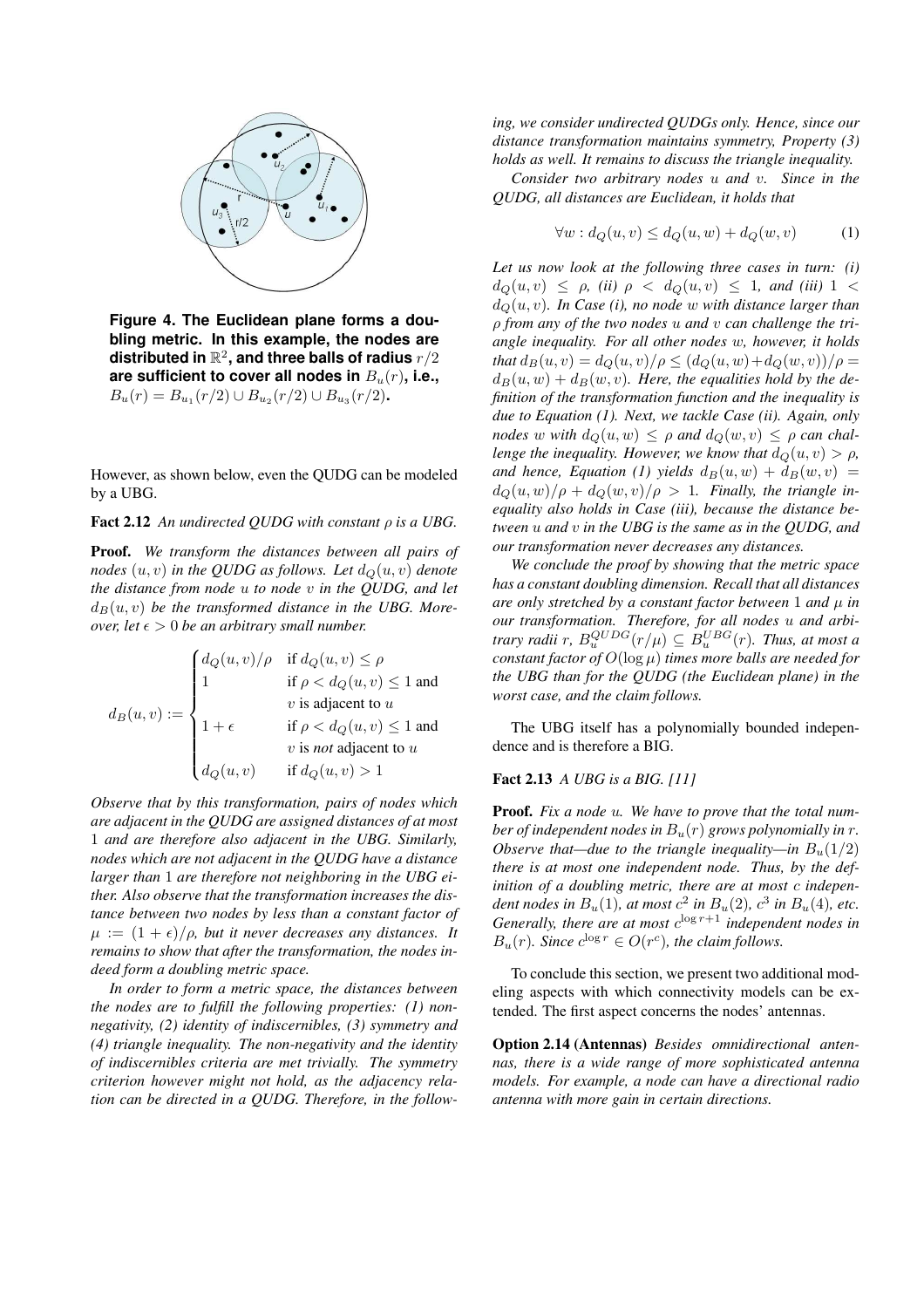Finally, as mentioned in the discussion of the QUDG, links are not always reliable: links may be up and down, e.g., according to a probabilistic process.

Option 2.15 (Link Failures) *Any graph-based model can be enhanced with probabilistic links.*

### 3 Interference

In wireless networks, the communication medium is shared, and transmissions are exposed to interference. Concretely, a node u may not be able to correctly receive a message of an adjacent node  $v$  because there is a concurrent transmission going on nearby. While for higher layer protocols it may be accurate enough to model interference by having random transmission failures, interference must be a first-class citizen for lower layer protocols.

In some sense, an interference model explains how concurrent transmissions block each other. Interference is a difficult phenomenon, with many hard-to-capture characteristics. A signal might for example interfere with itself due to *multipath propagation* (e.g., a direct path canceling with a longer path reflecting on an object). Capturing these effects is beyond the scope of this overview paper, and probably beyond the scope of algorithmic research in general, for some years to come.

Instead models that capture reality from a worst-case perspective have been proposed. The mother of all interference models is the so-called *physical* or *SINR model* [9, 21, 24], which is widely accepted and applied by "lower layer researchers" such as information theorists. In this model, the successful reception of a message depends on the received signal strength, the ambient noise level, and the interference caused by simultaneously transmitting nodes.

#### Model 3.1 (Signal-to-Interference Plus Noise (SINR))

Let  $P_r$  be the signal power received by a node  $v_r$  and let I<sup>r</sup> *denote the amount of interference generated by other nodes. Finally, let* N *be the ambient noise power level. Then, a node*  $v_r$  *receives a transmission if and only if*  $\frac{P_r}{N+I_r} \geq \beta$ . Thereby,  $\beta$  *is a small constant (depending on the hardware) and denotes the minimum signal to interference ratio that is required for a message to be successfully received. The value of the received signal power*  $P_r$  *is a decreasing function of the distance*  $d(v_s, v_r)$ *between transmitter*  $v_s$  *and receiver*  $v_r$ *. More specifically, the received signal power is modeled as decaying with* distance  $d(v_s, v_r)$  as  $\frac{1}{d(v_s, v_r)^\alpha}$ . The so-called path-loss exponent α *is a constant between 2 and 6 and depends on external conditions of the medium, as well as on the exact sender-receiver distance.*<sup>5</sup> *Let*  $P_i$  *be the transmission* 



**Figure 5. Sample network with heterogeneous transmission ranges. For instance, the node on the left saves energy and minimizes interference by using only a small power level.**

power level of node  $v_i$ . A message transmitted from a node  $v_s \in V$  *is successfully received by a node*  $v_r$  *if* 

$$
\frac{\frac{P_s}{d(v_s, v_r)^\alpha}}{N + \sum_{v_i \in V \setminus \{v_s\}} \frac{P_i}{d(v_i, v_r)^\alpha}} \ge \beta.
$$

Note that sometimes a variation of this SINR model is used in literature. It has an additional requirement: for a successful reception, the received signal power must exceed a minimal threshold  $\theta$ , i.e.,  $P_r > \theta$ . In many situations, such a threshold can also be incorporated implicitly by the ambient noise power level N.

Apart from the interference term, and if all nodes send with the same transmission power level, the connectivity model of SINR is exactly the UDG, with path-loss exponent α and minimum ratio β such that the maximum distance of receiving a signal is 1. Hence, the SINR model can be extended similarly to the UDG model.

Observe that the SINR model does not specify the signal power  $P_s$  used by a sender  $v_s$  to transmit data to the receiver  $v_r$ . Three models are common:

Option 3.2 (Power Control) *CONST: All nodes use the same* constant *transmission power. DIST: The power level depends on the* distance d *between sender and receiver. Concretely, the transmission power is given by*  $c \cdot d^{\alpha}$  *for some*  $\alpha > 2$  *and some constant*  $c > 0$ *. GEN: A general (or* arbitrary*) power level is assumed at the sender, which may change over time.*

Figure 5 depicts a network where each node has a different power level.

Although the SINR model incorporates many important physical properties, it has not received an appropriate amount of attention from the algorithms community [21].

<sup>&</sup>lt;sup>5</sup>In free space,  $\alpha$  roughly equals 2. To give another example, in the so-called *two-ray ground model*, it is assumed that there are two paths of

the electromagnetic wave: a direct one and a ground reflected signal path; to describe this situation,  $\alpha = 4$  is used.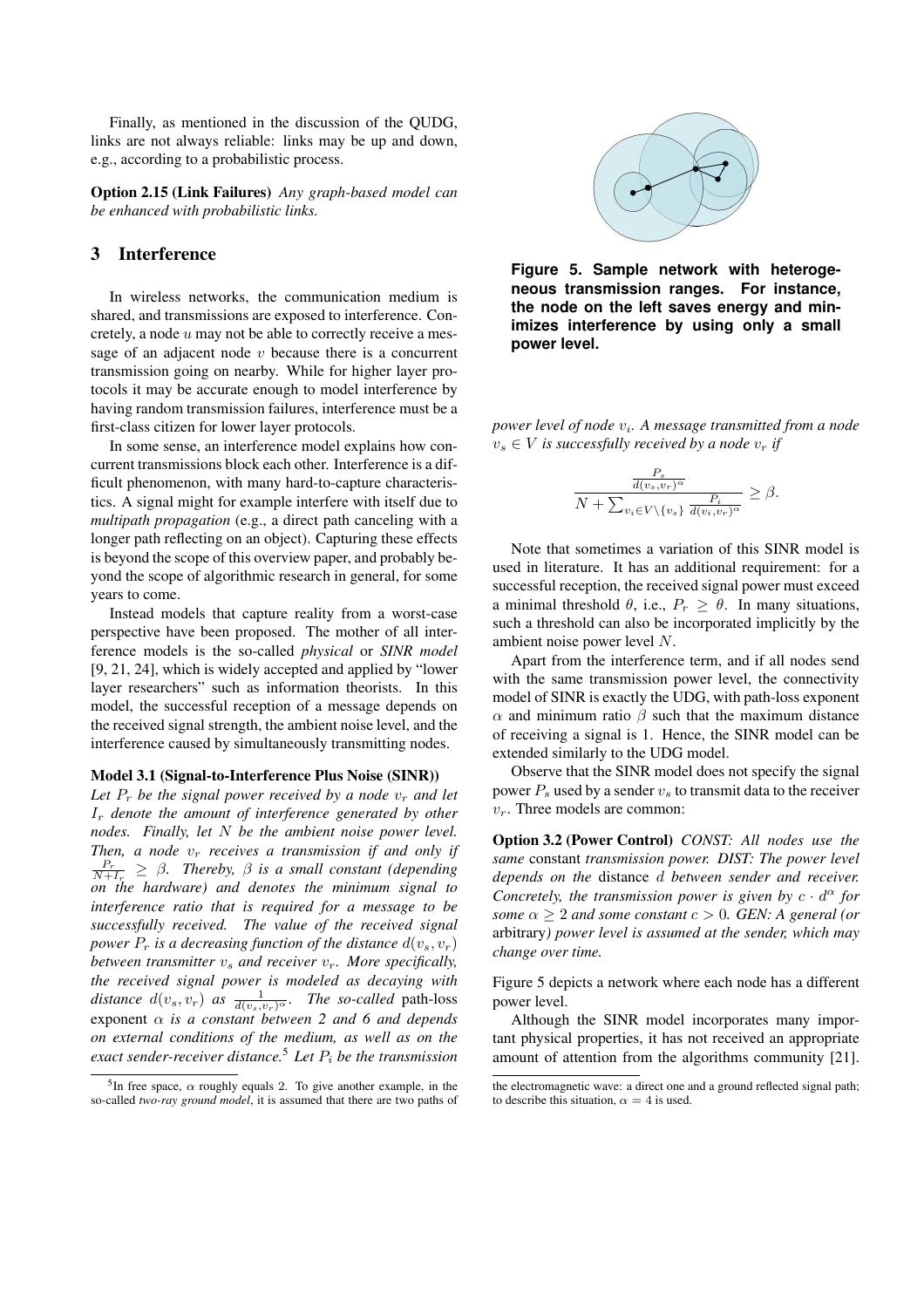

**Figure 6. The UDI model has two radii: a transmission radius (length 1) and an interference radius (length**  $R \geq 1$ ). In this exam**ple, node** v **is not able to receive a transmis**sion from node u if node x concurrently trans**mits data to node** w**—even though** v **is not adjacent to** x**.**

This can be partially explained by the fact that the SINR model is complicated. For instance, a lot of far-away transmissions sum up, and may interfere with a close-by senderreceiver pair. In practice, these far-away transmissions however often only contribute to the ambient noise, and need not be counted individually. Twiddling the knobs of the model a bit more, we might not sum up all interfering transmissions, but simply look a the worst—or in case of a CONST model: *closest*—disturbance: a node receives a transmission if and only if the closest simultaneously transmitting node is far enough.

Option 3.3 (Interfering Transmissions) *SUM:* All *interfering transmissions are taken into account. ONE: Only the worst (or closest) interfering transmission matters. NULL: Pure connectivity models which do not consider interference aspects (cf. Section 2).*

ONE models are quite popular because of their simplicity. The UDI—an interference-aware version of the UDG is a prominent example.

#### Model 3.4 (UDG with Distance Interference (UDI))

*Nodes are situated arbitrarily in the plane. Two nodes can communicate directly if and only if their Euclidean distance is at most 1,* and *if the receiver is not disturbed by a third node with Euclidean distance less or equal a constant*  $R > 1$ *.* 

Observe that—because of the constant transmission power—the power control type of UDI is CONST. Figure 6 shows an example.

Many researchers approximate the constant  $R$  of the UDI model in such a way that interference can be reduced to



**Figure 7. Example where UHI fails: nodes**  $v_1$ and  $v_{k+2}$  are separated by a path of  $k+1$  hops, but are close (distance  $1 + \epsilon$ ). Thus, concur**rent transmissions of nodes**  $v_2$  **and**  $v_{k+2}$  **may** interfere at  $v_1$  in spite of their large hop dis**tance.**

a parameter of the UDG. For instance, some MAC protocols (e.g., coloring algorithms [20]) have been proposed to reduce interference by ensuring a certain hop distance between two senders. Concretely, it is assumed that only the  $k$ -neighborhood of a receiver  $u$  can interfere with  $u$ .

Model 3.5 (UDG with Hop Interference (UHI)) *Nodes are located at arbitrary positions in* R 2 *. Two nodes are adjacent if and only if their Euclidean distance is at most 1. Two nodes can communicate directly if and only if they are adjacent, and if there is no concurrent sender in the* k*-hop neighborhood of the receiver (in the UDG).*

Clearly, this is a stark simplification since in a UDG a  $(k +$ 1)-neighbor can be close to the receiver, see Figure 7.

Observe that while the UHI model—for every  $k$  sometimes overlooks interference terms which the UDI would take into account, the contrary does not hold.

**Fact 3.6** *By choosing*  $R = k$ *, and since a hop has at most length 1, the UDI model does not overlook any interference terms which UHI would have taken into account. The contrary does not hold, cf. Figure 7.*

Like UDI and UHI, also the *protocol model* (PM) is of type ONE (Option 3.3). However, the senders in the PM model adapt their transmission power according to DIST (Option 3.2), i.e., depending on the distance between sender and receiver. Model 3.7 is a variation of the model introduced in [9].

Model 3.7 (Protocol Model (PM)) *Let* u1, u2, ..., u<sup>k</sup> *be the set of nodes transmitting simultaneously to receivers*  $v_1, v_2, ..., v_k$  respectively. The transmission of  $u_i$  is suc*cessfully received by*  $v_i$  *if for all*  $j \neq i$ *, it holds that*  $d(u_j, v_i) > \lambda \cdot d(u_j, v_j)$ , where  $\lambda \geq 1$  is a given con*stant. That is,*  $v_i$  *must not fall into a "guard zone" around any sender*  $u_j$  *which is a factor*  $(1 + \lambda)$  *larger than*  $u_j$ '*s transmission range.*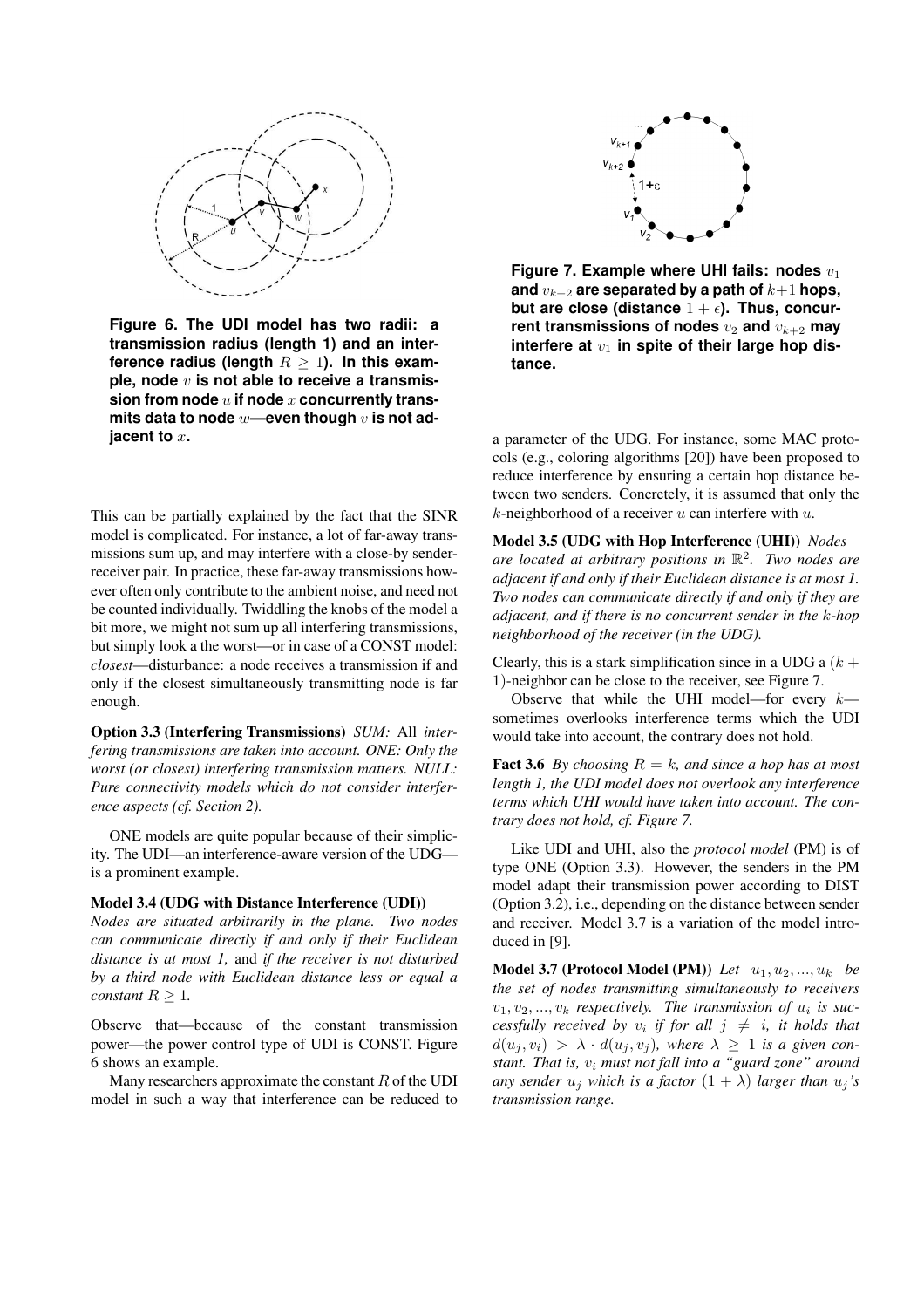

**Figure 8. DIR vs. UNDIR: On the left, only the sender transmits data (interference disks around senders). On the right, there is no distinction between sender and receiver, and hence interference arises from the entire link ("pretzels" around links).**

Many interference models distinguish between senders and receivers assuming that interference arises at senders and occurs at receivers. However, often receivers acknowledge messages and are therefore also senders. If the original messages are short (e.g., control messages), then the sender/receiver distinction may not make sense. By this observation, some models (e.g. [18]) simply consider the interference of *undirected links*. Figure 8 depicts an example.

Option 3.8 (Direction) *DIR: This class of interference models distinguishes between senders and receivers (interference disks around senders). UNDIR: Interference originates from undirected links (interference "pretzels" around links).*

As in the case of connectivity models, the SINR, the UDI, and the UHI models can be extended with directional antennas and link failures, and hence Options 2.14 and 2.15 also apply here. Moreover, also the idea of quasi unit disk graphs (cf. Model 2.3) could be adopted. For example, the UDI can be "quasified" as follows: if two nodes are closer than a given threshold  $R_1$ , concurrent transmissions will always interfere; if the distance is larger than a second threshold  $R_2$ , there will be no interference. Finally, if the distance is between  $R_1$  and  $R_2$ , transmissions may or may not interfere.

However, these models are often too complicated to be handled algorithmically. It is sometimes simpler to study general weighted graphs instead.

### Model 3.9 (General Weighted Graph (GWG)) *Two*

*graphs are given: a weighted connectivity graph* G *and a weighted interference graph* H*. For simplicity, it is often assumed that*  $G = H$ . A *receiver* v *successfully receives a message from a sender* u*, if and only if the received signal strength (the weight of the link between* u *and* v *in* G*) divided by the total interference (the sum or the max of the weights of the links of concurrently transmitting nodes with a receiver* v *in* H*) is above the threshold given by the signal-to-interference-plus-noise ratio.*

The general weighted graph model is quite pessimistic, as it allows for non-natural network topologies. Instead similarly to the BIG connectivity model—we need a weighted graph model that captures the geometric constraints without making too many simplifying assumptions. Again, one approach is to assume that the nodes form a *doubling metric* (cf. UBG model of Section 2).

Model 3.10 (Doubling Metric (DM)) *The DM model assumes that the nodes form a doubling metric, that is, the set of nodes at a distance of at most* r *from a node* u *can be covered by a constant number of balls of radius* r/2 *around other nodes for any* r *(cf. Model 2.9). Interference can be incorporated in various ways. For example, the amount of interference at a receiver* u *could depend on* u*'s distance (in the doubling metric space) to the closest concurrently transmitting node (ONE model), or on the number of concurrent senders (SUM model).*

Finally note that in this section, we have only studied *binary interference models*, that is, either a message can be received or not. In practice, also the *transfer rate* at which messages can be transmitted can depend on interference: the larger the signal-to-noise ratio, the larger also the available bandwidth.<sup>6</sup> However, since these issues are beyond the scope of this paper, we refer the reader to [6] for more details.

Figure 9 summarizes the connectivity and the interference models.

# 4 Algorithms

Algorithms for sensor networks come in different flavors. In this section, we first describe a selection of algorithm models which we feel are relevant for sensor networks. We then discuss modeling aspects which may influence an algorithm's performance; for example, what kind of identifiers nodes have, or how the nodes are distributed in space. Besides the classic evaluation criteria for algorithms—namely, *time complexity* and *space complexity*—algorithms for sensor networks pose additional optimization problems; for example, the number of messages which are sent should be small; or, in order to maximize the lifetime of the network, the nodes' energy consumption must be minimized. These issues are also considered in this section.

The first kind of algorithms we present here is similar to the classic (graph) algorithms appearing in the area of theoretical computer science or applied mathematics. These algorithms can operate directly on the entire network or graph, and have complete information about the state of the

<sup>&</sup>lt;sup>6</sup>A WLAN 802.11 for example exploits environments with less interference in order to transmit more data per time unit.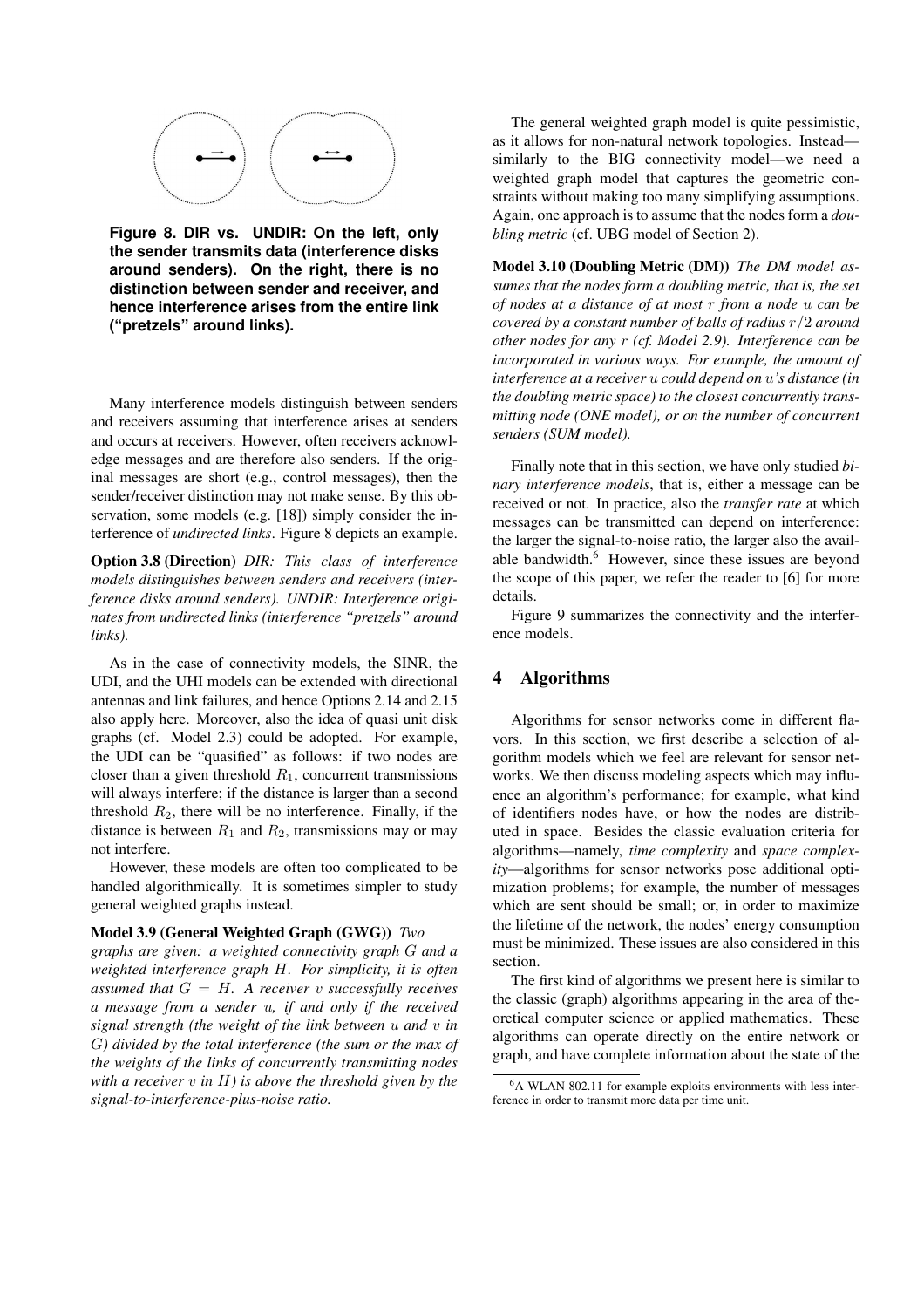

**Figure 9. Overview of connectivity and interference models presented in Sections 2 and 3. The arrows show how the models are related. The number behind each model indicates where the description of the model can be found in the text.**

system. For example, a system designer planning a fixed sensor network can apply a global algorithm to determine the optimal positions of the nodes in a given observation area.

Model 4.1 (Global Algorithms) *A* global algorithm *can operate directly on the entire network.*

However, most algorithms for sensor networks proposed in literature are meant to be *executed by the sensor nodes* during the system's operation. For example, when a node receives a message, it performs some computation, and depending on the computation's results—sends a new message to one of its neighbors. A node a priori only knows its own state. In order to learn more about the other nodes in the network, it has to communicate with its neighbors. By collaboration of the nodes, global operations such as (multihop) routing between two nodes can be achieved. Since the activity is distributed among the nodes, these algorithms are called *distributed algorithms* [22].

Model 4.2 (Distributed Algorithms) *In a* distributed algorithm*, every sensor node runs its own algorithm. A priori, a node has only information about its own state. In order to learn more about the rest of the network, nodes repeatedly exchange messages with adjacent nodes.*

Distributed algorithms raise many interesting questions. For example: What can be computed in a distributed fashion, and what not? How efficient is a distributed algorithm compared to a corresponding global algorithm? Besides an algorithm's correctness, execution time to perform the task (*time complexity)* and memory requirements at the nodes (*space complexity*), a new criterion becomes important, namely *message complexity*: Since distributed algorithms rely on message passing, and since sending and receiving messages is an expensive operation (e.g., queueing delay, congestion, energy consumption, etc.), a distributed algorithm should minimize the total number of messages sent.

The notion of message complexity motivates the introduction of *localized algorithms* [27].

Model 4.3 (Localized Algorithms) *A* localized algorithm *is a special case of a distributed algorithm. At the beginning, a node has only information about its own state. In order to learn more about the rest of the network, messages have to be exchanged. In a* k-localized algorithm*, for some constant* k*, each node is allowed to communicate at most* k *times with its neighbors. However, a node can decide to retard its right to communicate; for example, a node can wait to send messages until all its neighbors having larger identifiers have reached a certain state of their execution.*

In spite of the more restricted communication model, localized algorithms can be slow. A node  $u$  might have to wait for a neighbor  $v$  to transmit all its messages, while node  $v$ in turn has to wait for its neighbor  $w$ , etc. Thus, as a matter of fact there can be a *linear chain of causality*, with only one node being active at any time. This yields a worst-case execution time of  $\Theta(n)$ , where *n* is the number of nodes.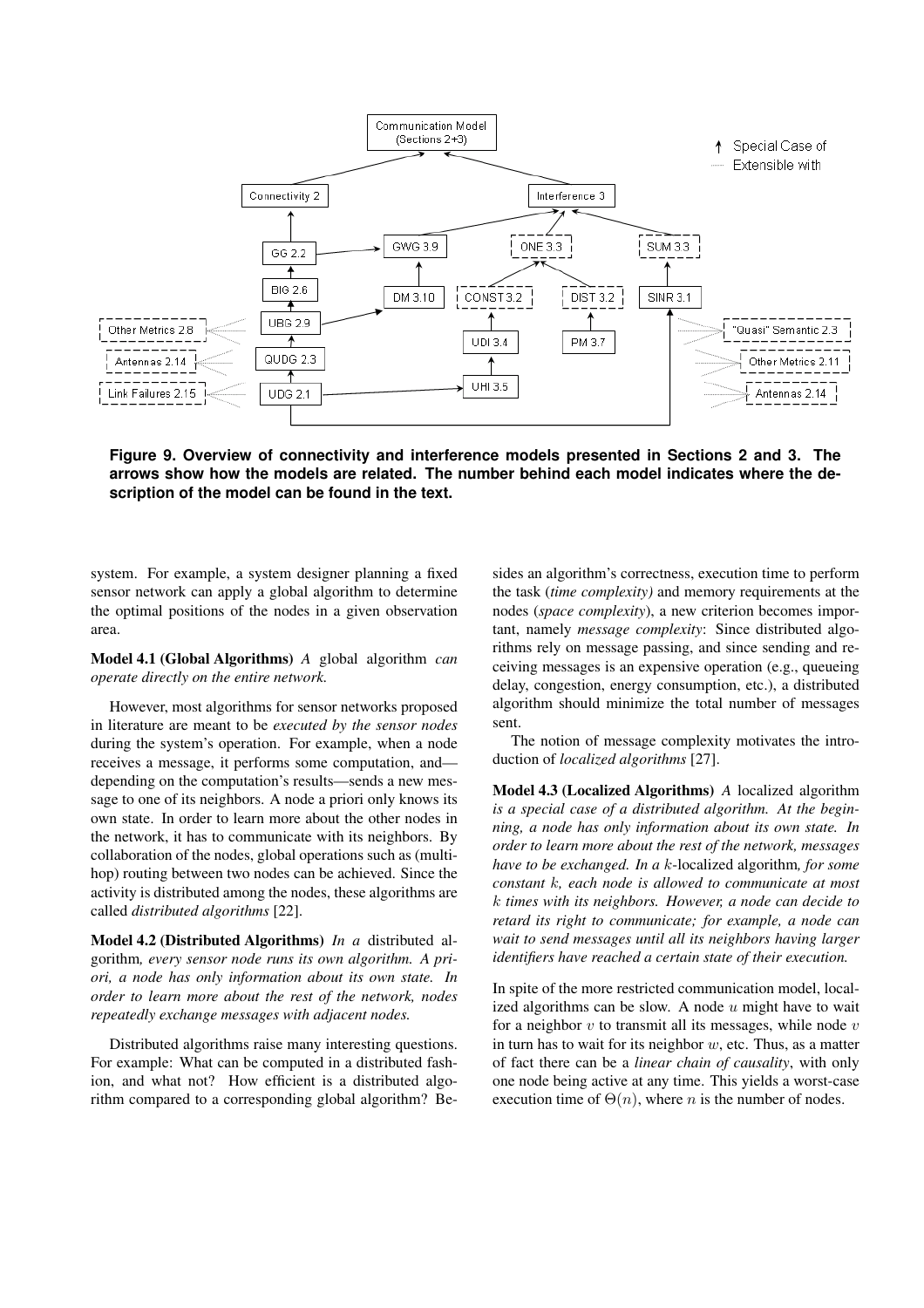Researchers have proposed to study yet another kind of distributed algorithms which overcome the performance problems of localized algorithms and always terminate after a constant number of communication rounds [15].

Model 4.4 (Local Algorithms) *Again, at the beginning, each node only knows its own state. In a* k-local algorithm*, for some constant* k*, each node can communicate at most* k *times with its neighbors. However, in contrast to* k*-localized algorithms, nodes cannot delay their decisions. In particular, all nodes process* k *synchronized phases, and a node's operations in phase* i *may only depend on the information received during phases* 1 *to*  $i - 1$ *.* 

Observe that in a  $k$ -local algorithm, nodes can only gather information about nodes in their  $k$ -neighborhood. The constant time complexity makes Model 4.4 particularly suited in scenarios where the nodes' environment changes frequently. However, due to the synchronous phases, local algorithms may make greater demands on the MAC layer than localized algorithms.

Having defined the most common types of algorithms, we now look at some algorithmic aspects in more detail. As mentioned, the message complexity—the total number of messages sent by an algorithm—is a main evaluation criterion of distributed algorithms. As the number of messages typically depends on the amount of information which can be stored in a message, a model must specify the messages' sizes. A most popular model limits the message size to  $O(\log n)$  bits, where *n* is the total number of nodes in the system. Hence, a message can store only a constant number of node identifiers (e.g., the source and destination address of a routing packet). Moreover, it is often assumed that if a node  $u$  sends a message to a neighbor  $v$ , all other neighbors of u will also receive the message (*broadcast model*). However, sometimes—for example for lower bound proofs [12]—also models are considered where the message size is *unbounded*, and where nodes can communicate with their neighbors individually (*message-passing model*).

Algorithmic models also differ in their assumptions about how nodes can access the wireless medium. The concrete MAC however can influence the number of retransmissions and hence an algorithm's performance. Moreover, sometimes an algorithm must be able to coordinate the medium access itself.

Option 4.5 (Medium Access) *Some researchers assume an ideal medium access mechanism [26] where interference is impossible, and where messages will always be broadcast instantaneously to all neighbors (cf. models of Section 2). In addition, adversarial models are used where an adversary schedules transmissions. Of course, this model only makes sense if the adversary is restricted appropriately, that is, if there are fairness guarantees. For example, the adversary might have to schedule each node at least once every*  $\Theta(n)$ 

*rounds. Moreover, one could imagine an adversary which delivers a message only to a subset of a node's neighbors, because the other neighbors experience collisions. Finally, completely unstructured radio networks [19] can be considered where the algorithm designer has to implement her own medium access scheme from scratch. These models can further be classified in whether collisions can be detected by a receiver or not.*

A main objective of sensor networks is to collect physical data distributed over a given region. To achieve this, typically one or more nodes observe different sub-areas. Knowledge of the nodes' distribution however can be important for an algorithm designer. In a scenario where the nodes are dropped from an airplane, one might expect that the nodes are roughly randomly distributed when they reach ground.

Model 4.6 (Random Node Distribution) *The simplest and quite common—way to model sensor networks is to assume a UDG in combination with a* uniform node distribution *in the 2-dimensional Euclidean plane. However, motivated by percolation theory, also* Poisson models *have been proposed [5]: Thereby, the positions of the nodes are distributed in* R <sup>2</sup> *according to a homogeneous Poisson point process of constant density* λ *per unit area.*

While these random models may be fine to prove the performance of an algorithm, for correctness and robustness issues, a more pessimistic model should be preferred, e.g., a worst-case distribution.

Model 4.7 (Worst-Case Node Distribution) *Nodes are distributed arbitrarily in the space given by the underlying graph (e.g., Euclidean plane, general graph, etc.).*

Of course, there are again many models which lie between the two extremes. For example, random distributions with a density parameter varying over space could be considered: One can imagine that there are several nodes per square meter in areas which are "interesting" to observe, whereas in other "routing only" areas nodes are hundreds of meters apart. Finally, in the context of node distribution, one has to mention also models which do not allow nodes to be arbitrarily close or even assume the same position; there is such an assumption in the  $\Omega(1)$  *model* [17] or in so-called *civilized graphs* [10].

Related to the distribution of nodes in space is also the issue of the distribution of node *identifiers*. As many algorithms are based on node IDs, their performance can depend on how IDs are distributed among the nodes (and thus also in space).

Options 4.8 (Node Identifiers) *We propose that nodes*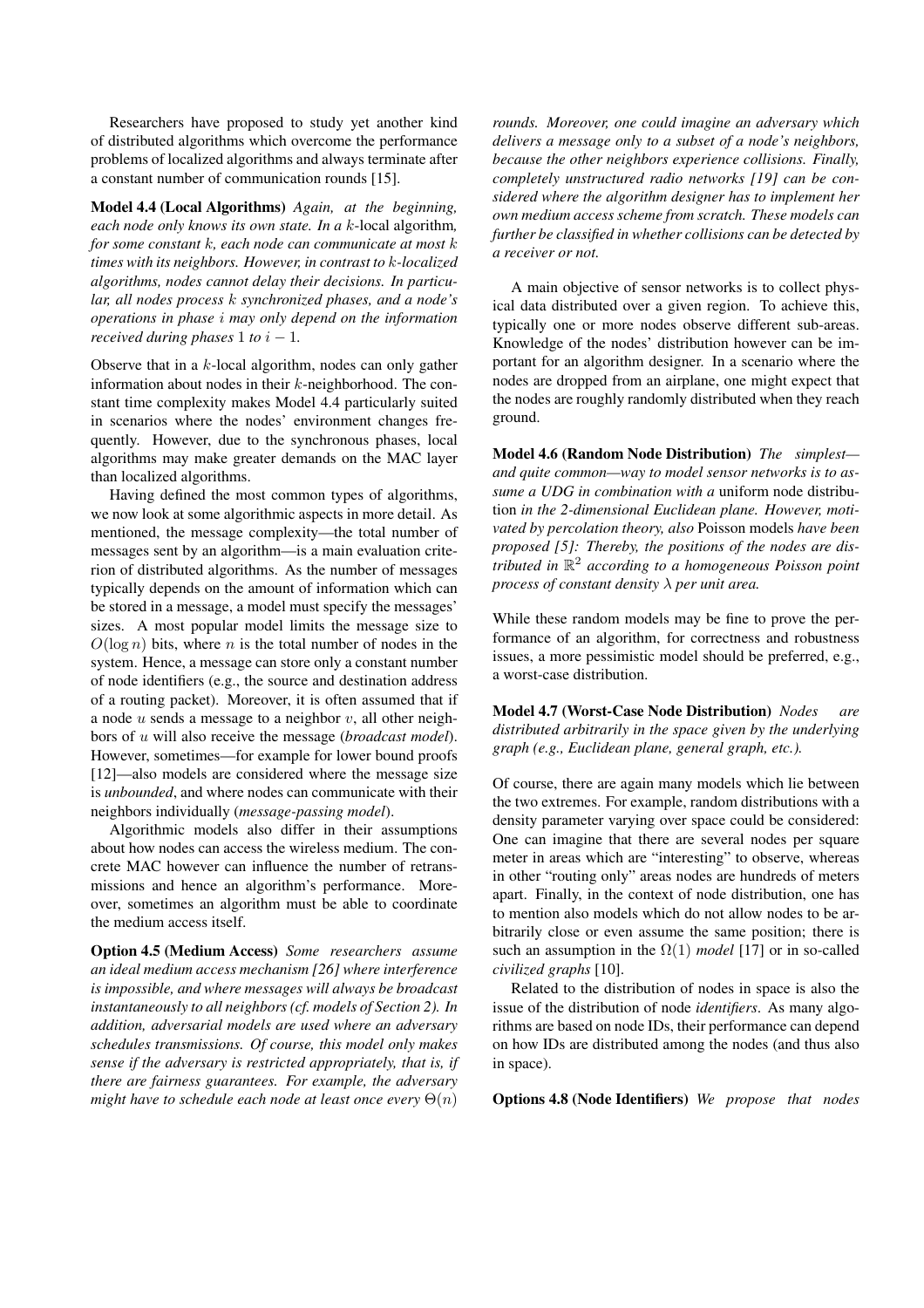*have unique identifiers.*<sup>7</sup> *Similarly to the node distribution in space, the most common models for ID distributions are* random distributions *and* worst case distributions*. Sometimes, it also matters from which range the identifiers are chosen. Again, many variations are possible. For example, each of the* n *nodes can have a unique 128-bit identifier*  $(range\ 0, ..., 2^{128} - 1)$ . Or, in a more restrictive case, the *nodes may have consecutive numbers (e.g., range* 1, ..., n*).*

Alternatively,—or additionally!—node IDs can contain location information, for example if the nodes are equipped with a *Global Positioning System* (GPS) or a *Galileo* device. Location information can boost the performance of certain operations [17]: for example, a routing algorithm can exploit geographic information to forward the message to a neighbor which lies in the direction of the message's destination (greedy routing).

Option 4.9 (Location Information) *Sensor nodes can have access to various forms of (absolute or relative) geographic information about other nodes. For example, a node* u *might sense its distance to another node* v*, or in which direction (angle of arrival)* u *lies, or even know* v*'s exact position.*

Distributed algorithms for sensor networks are usually evaluated according to their time complexity, their space complexity and their message complexity. However, in order to be successful in a real sensor network, an algorithm has to pursue additional objectives. For example, if sensor nodes are deployed in large numbers, recharging their batteries seems out of question, in particular in adversarial territory. A node's energy supply must suffice for the whole operational phase. Therefore, the conservation of energy is of utmost importance. Basically, there are two approaches to capture the energy consumption of a node. Historically,—since during the transmission of data much energy is consumed—a model has been studied which only takes the transmission energy into account [4].

Model 4.10 (Transmission Energy) *The energy consumed by a node is calculated by the sum over all its transmissions. Thereby, the energy needed to transmit one message is of the form* c · d <sup>α</sup>*, where* d *is the distance between sender and receiver,* α *is the path-loss exponent (usually*  $\alpha > 2$ *), and c is a constant.* 

Although transmitting data is a costly operation, sensor nodes with short-range radios available today spend as much energy receiving or waiting for data. Therefore, techniques have been developed which allow nodes to change to a parsimonious *sleep mode* [23]. During the time periods a node is sleeping, it cannot receive any data. The idea is that if all nodes can somehow be synchronized to wake up at the same moment of time to exchange data (e.g., every minute), much energy is saved. This motivates the following model.

Model 4.11 (Sleeping Time) *The energy consumed by a node is given by the accumulated time in which it is not in sleep mode.*

If there are no external disturbances, a node is assumed to live as long as it has some energy left. The lifetime of the entire network is modeled in different ways.

Option 4.12 (Network Lifetime) *In applications which depend on every single node, the lifetime of a network can be defined as the time until the first node runs out of battery power [2]. Alternatively, a network might be able to tolerate certain node failures; for example, the network might live as long as all live nodes are still connected to each other.*

Finally, note that several variations discussed in the section about interference also apply for energy models. For example, a node might be able to save energy by using a smaller transmission radius if the receiver is close-by. Last but not least, interference itself causes a waste of energy as retransmissions are required, and may hence be incorporated into a given energy model.

# 5 Conclusion

This paper has presented and compared a subjective selection of algorithmic models. We want to emphasize that there is no optimal model, and that an engineer has to choose the model which reflects her needs best. For example, a large warehouse has different physical characteristics and signal propagation paths than an office building; or GPS might not work indoors and hence algorithms based on coordinates are not be feasible; etc. We hope this paper helps to compare the different options. Generally, we believe that for efficiency considerations, a slightly idealistic model can be fine. However, when it comes to issues such as correctness of an algorithm, it seems that a more pessimistic or conservative model should be preferred. In other words, a *robust* algorithm is also correct in a more general model than for which it has been studied or proven efficient, i.e., in a model which is located closer to the "root" in Figure 9 (according to the transitive "→" relation).

<sup>7</sup>Some researchers also study scenarios where there are no node IDs. However, observe that IDs could be generated during deployment, for example by a random number generator. Moreover, as already RFID tags have IDs, we believe it is reasonable to assume that sensor nodes obtain a unique ID already during the production process. Finally, note that certain tasks cannot be solved by any distributed algorithm if there are no identifiers, as there is no way to break symmetries among the nodes.